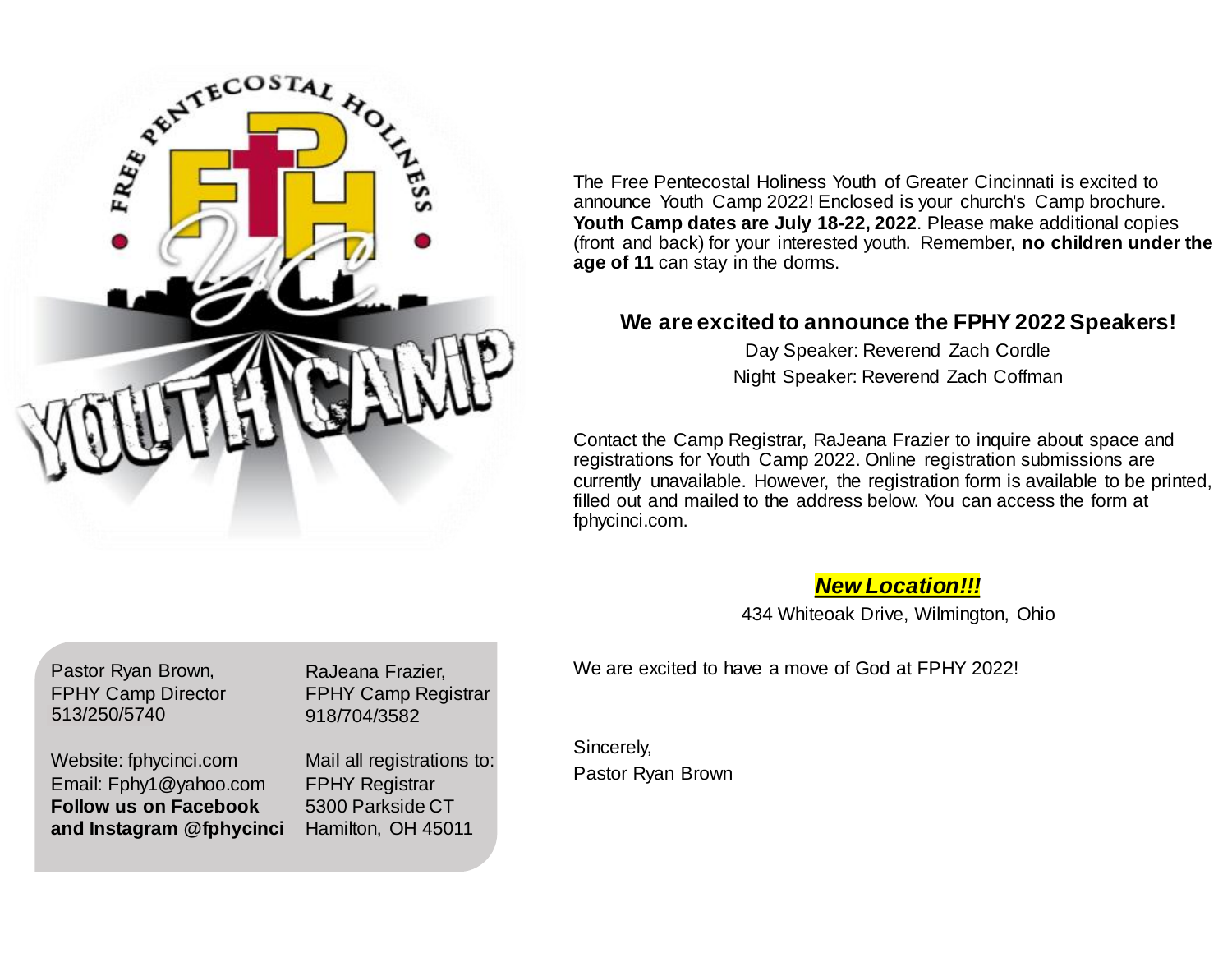# **Camp Rules**

#### **All rules must be obeyed**

- Campers are not allowed to have any electronics devices or headphones/earbuds.
- Cell phones are strictly prohibited during any services (church/fun time/after lights out). Any inappropriate pictures will result in immediate and permanent removal from camp.
- Campers are not allowed to have playing cards, fireworks, tobacco products or any other item the camp committee deems inappropriate by reason.
- Weapons (guns, knives, etc.), are strictly prohibited.
- Coolers are subject to inspection at any time by camp committee.
- Each camper must keep his or her dorm area clean. Each camper is expected to fulfill their given duties.
- All campers must attend all services and may not leave until dismissed.
- All campers are expected to practice good hygiene and take showers.

#### **Boys Dress Code**

- Boys may not wear shorts, sleeveless or cutoff shirts, leggings, or go with shirts unbuttoned
- Boys must wear their pants at the waistline.
- No jewelry (necklaces, body piercing, bracelets of any material, etc.)
- No tight or revealing clothing or compression pants
- Clothing baring graphics may not contain questionable pictures or slogans
- Boys may not enter or exit the restrooms or dorms without being fully dressed IN DAY WEAR

#### **Girls Dress Code**

- Girls may not wear shorts, pants, skorts, culottes, gauchos, leggings, miniskirts and skirts with splits. Skirts must be worn below the knee while standing or sitting.
- No low-cut blouses, sleeveless or cap sleeve shirt/dress
- No jewelry (necklaces, body piercing, bracelets of any material, etc.) or makeup
- No tight or revealing clothing
- Clothing baring graphics may not contain questionable pictures or slogans
- Girls may not enter or exit the restrooms or dorms without being fully dressed IN DAY WEAR

#### **Counselor Requirements**

- **Due to space restrictions, no more than 1 counselor per 10 campers.**
- All counselors must attend counselor meetings.
- Counselors are expected to abide by and enforce the same rules and responsibilities of the camper.
- Each church will be assigned various duties throughout the week. Counselors must make sure that their campers have fulfilled their duties and that all campers have participated equally.
- Each Counselor is required to make sure their campers are present and on time to all services and duties.
- **Children under the age of 11 may not stay in the dorms with their parent/guardian.**
- Before leaving the campgrounds, each church dorm must
- be inspected to see that all areas are cleaned.

# **Love Offering**

To keep the cost of camp affordable and keeping fees and concessions low, we are asking that each church that attends the FPHY Camp prayerfully consider sending a love offering.

## **Concession Stand**

Options for purchases at the Concession Stand

- **Cash**
- **Credit Card** *NEW!*
- **Deposit System**  Like a bank, this gives you a concession stand credit. The concession's staff will deduct your purchase(s) to spend down your credit. If you have a positive balance at the end of the week, a refund will be issued to you.

# **What to Bring**

### **Clothing:**

- Davtime activity clothes for at least 5 days
- Church clothes for 4 nights
- Underclothes for at least 5 days/nights
- Shoes (tennis, dress, and shower)
- Sweatshirt or jacket
- **Nightwear**

## **Dorms:**

• Bedding/sleeping bag & pillow for a cot

### **Hygiene:**

- Towels & Washcloths for at least 5 days
- Soap & Shampoo
- Deodorant
- Toothbrush & Toothpaste
- Hairspray / Gel
- Hairbrush / Comb
- Sunscreen / Sunblock

## **Miscellaneous:**

- Bible
- Paper / Pen
- Sports equipment (baseball glove, basketball, etc.)
- Spending money; i.e., concessions, offerings, camp t-shirts, etc. (at least \$50 recommended – see concession stand note above)

# **Free Pentecostal Holiness Youth Camp**

**of Greater Cincinnati**

# **July 18 - 22, 2022**

## **Campground Address**

*NEW Location!* 434 Whiteoak Drive Wilmington, Ohio

Full site: fphy.org Social Media: Facebook.com/FPHYCinci Instagram.com/FPHYCinci #fphycinci Email: fphy1@yahoo.com

## *Night Speaker:*

Rev. Zach Coffman Winchester, Ohio

## *Day Speaker:*

Rev. Zach Cordle Vanceburg, Kentucky

### *Fun Time:*

Rev. Jerris & Sis Chelsea Dodson Cincinnati, Ohio

### **Bring your red and blue fun gear for FUN TIME!**